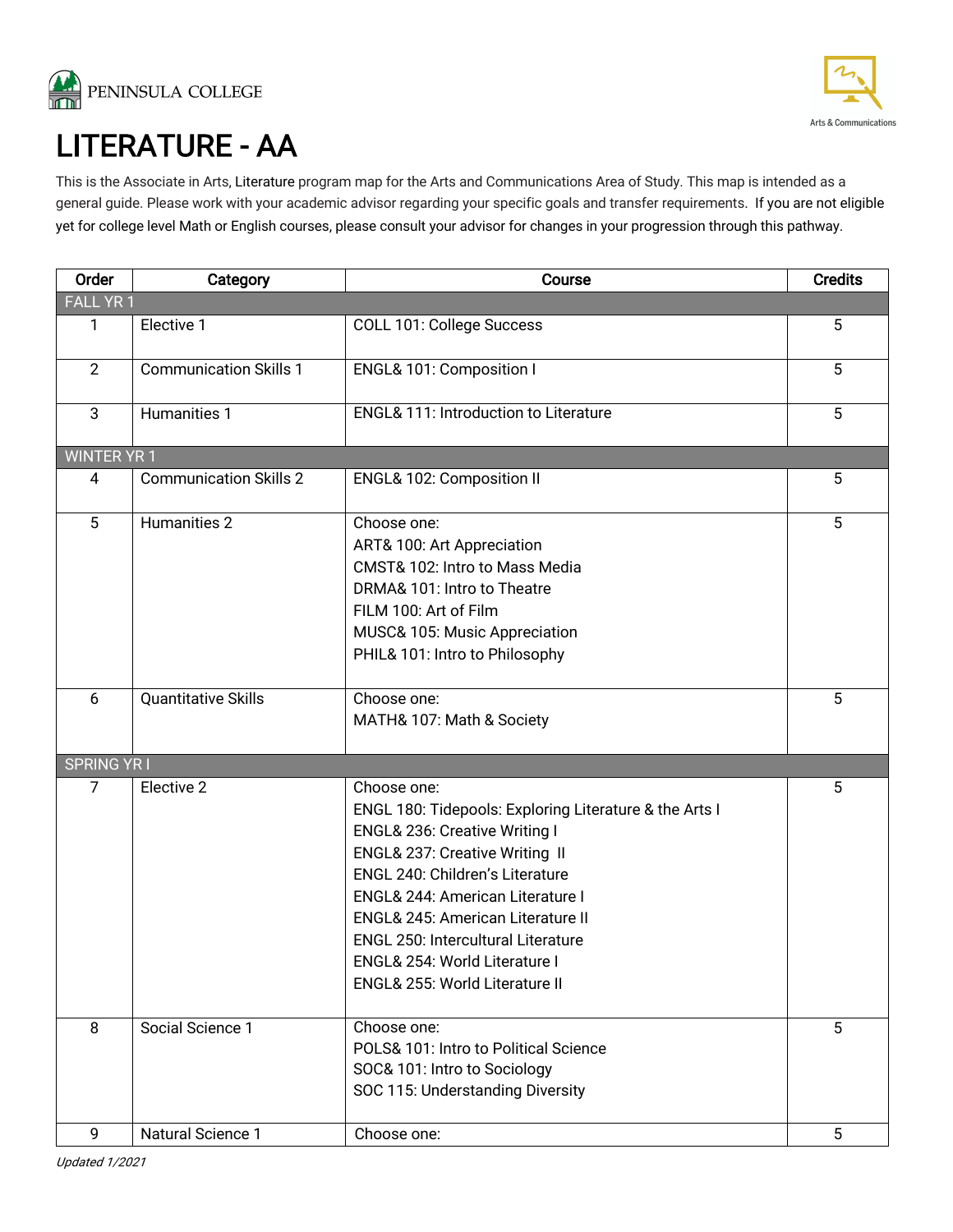|                    | With lab                                                                          | BIOL& 100: Survey of Biology<br>BOT 101: Intro to Botany<br>CHEM& 110: Chemical Concepts with Lab<br>ENVS& 100: Survey of Environmental Science<br>GEOL& 100: Survey of Earth Science                                                                                                                                                                                                                                                                                                                                                                                                                                                                                                                                                                                                             |   |
|--------------------|-----------------------------------------------------------------------------------|---------------------------------------------------------------------------------------------------------------------------------------------------------------------------------------------------------------------------------------------------------------------------------------------------------------------------------------------------------------------------------------------------------------------------------------------------------------------------------------------------------------------------------------------------------------------------------------------------------------------------------------------------------------------------------------------------------------------------------------------------------------------------------------------------|---|
| <b>FALL YR 2</b>   |                                                                                   |                                                                                                                                                                                                                                                                                                                                                                                                                                                                                                                                                                                                                                                                                                                                                                                                   |   |
| 10                 | Elective 3                                                                        | Choose one:                                                                                                                                                                                                                                                                                                                                                                                                                                                                                                                                                                                                                                                                                                                                                                                       | 5 |
|                    |                                                                                   | ART & 100: Art Appreciation<br>Methods/Material<br>ART 104: Drawing:<br>ART 105: Color & Form in Drawing<br>ART 106: Exploration in Drawing<br>ART 109: Intro to Printmaking<br>ART 110: Introduction to Painting<br>CMST 201: Social Media & Society<br>CMST& 220: Public Speaking<br>DRMA 124: Acting I<br>DRMA 175: Introduction to Playwriting<br>DRMA 230: Directing I<br>ENGL& 236: Creative Writing I<br>ENGL 180: Tidepools - Exploring Literature & the Arts I<br>ENGL 181: Tidepools - Exploring Literature & the Arts II<br>ENGL 182: Tidepools - Exploring Literature & the Arts III<br>FILM 120: Introduction to Screenwriting<br>MEDIA 115: Introduction to Digital Video<br>MEDIA 175: Directing & Production<br>MEDIA 196: Intro to 3D Design<br>MEDIA 201: Digital Image Editing |   |
| 11                 | Social Science 2                                                                  | Choose one:<br>ANTH& 100: Survey of Anthropology<br>ANTH& 104: World Prehistory<br>ANTH& 206: Cultural Anthropology<br><b>ECON 101: Introduction to Economics</b><br>ECON& 202: Macroeconomics<br>PSYC& 100: General Psychology                                                                                                                                                                                                                                                                                                                                                                                                                                                                                                                                                                   | 5 |
| 12                 | <b>Natural Science 2</b><br>must be a different subject<br>than natural science 1 | Choose one:<br>ASTR& 100: Survey of Astronomy<br>BIOL&100L: Survey of Biology<br>GEOG 120: Introduction to Physical Geography<br><b>MATH&amp; 146: Statistics</b><br>PHIL& 120: Symbolic Logic                                                                                                                                                                                                                                                                                                                                                                                                                                                                                                                                                                                                    | 5 |
| <b>WINTER YR 2</b> |                                                                                   |                                                                                                                                                                                                                                                                                                                                                                                                                                                                                                                                                                                                                                                                                                                                                                                                   |   |
| 13                 | Humanities 3<br>must be a different subject                                       | Choose one:<br>FILM 100: Art of Film                                                                                                                                                                                                                                                                                                                                                                                                                                                                                                                                                                                                                                                                                                                                                              | 5 |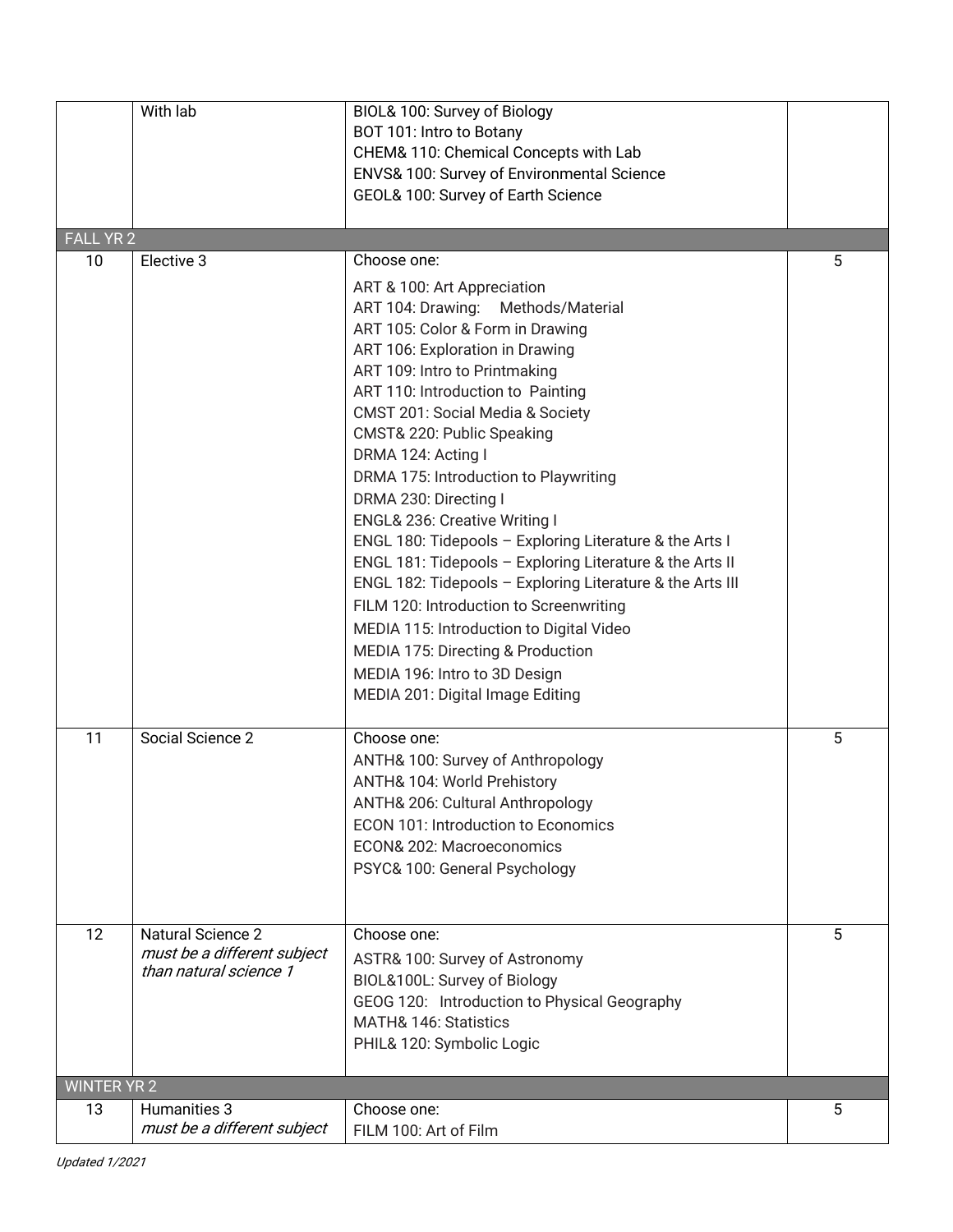| FILM 102: Film Genre                                        | FILM 101: Great Director in Film                            |
|-------------------------------------------------------------|-------------------------------------------------------------|
|                                                             |                                                             |
| FILM 110: Literature and Film                               |                                                             |
|                                                             | IS 101: Understanding the Humanities                        |
| IS 102: Comparative Arts                                    |                                                             |
|                                                             | IS 103: Women's Voices in the Arts & Humanities             |
| IS 105: Popular Culture                                     |                                                             |
| IS 107: History of Reason                                   |                                                             |
|                                                             | IS 109: Introduction to Indigenous Humanities               |
| SPAN& 122: Spanish II                                       |                                                             |
| Choose one:<br><b>Natural Science 3</b><br>14               | 5                                                           |
| must be a different subject<br>BIOL& 100: Survey of Biology |                                                             |
| than natural science 1 & 2                                  | BOT 101: Introduction to Botany                             |
|                                                             | ENVS& 100: Survey of Environmental Science                  |
|                                                             | <b>ENVS&amp; 101: Introduction to Environmental Science</b> |
|                                                             | GEOL& 100: Survey of Earth Science                          |
|                                                             | GEOL& 101: Introduction to Physical Geology                 |
|                                                             | OCEA& 101: Introduction to Oceanography                     |
|                                                             |                                                             |
| Social Science 3<br>Choose one:<br>15                       | 5                                                           |
| must be a different subject                                 | POLS 125: Political Ideas and Ideologies                    |
| than social science 1 & 2                                   | POLS& 202: American Government                              |
|                                                             | POLS& 203: International Relations                          |
|                                                             | POLS& 204: Comparative Government                           |
|                                                             | SOC 230: Sociology of Gender and Sexuality                  |
|                                                             | SOCSI 101: Contemporary Global Issues                       |
|                                                             | PSYC& 200: Lifespan Psychology                              |
|                                                             | PSYC& 220: Abnormal Psychology                              |
| <b>SPRING YR 2</b>                                          |                                                             |
|                                                             |                                                             |
| Elective 4<br>16<br>Choose one:                             | 5                                                           |
| ART& 100: Art Appreciation                                  |                                                             |
|                                                             | ART 126, 127, or 128: History of Art I, II, or III          |
|                                                             | ART 224: Introduction to Ceramics: Hand Building            |
|                                                             | ART 225: Introduction to Ceramics: Wheel Throwing           |
|                                                             | <b>ENGL&amp; 235: Technical Writing</b>                     |
|                                                             | ENGL 180: Tidepools - Exploring Literature & the Arts I     |
|                                                             | ENGL 181: Tidepools - Exploring Literature & the Arts II    |
|                                                             | ENGL 182: Tidepools - Exploring Literature & the Arts III   |
|                                                             | CMST& 102: Introduction to Mass Media                       |
|                                                             | CMST 201: Social Media & Society                            |
| DRMA& 101: Intro to Theatre                                 |                                                             |
| FILM 100: Art of Film                                       |                                                             |
|                                                             | FILM 101: Great Directors in Film                           |
| FILM 102: Film Genre                                        |                                                             |
| FILM 110: Literature and Film                               |                                                             |
| IS 102: Comparative Arts                                    | IS 101: Understanding the Humanities                        |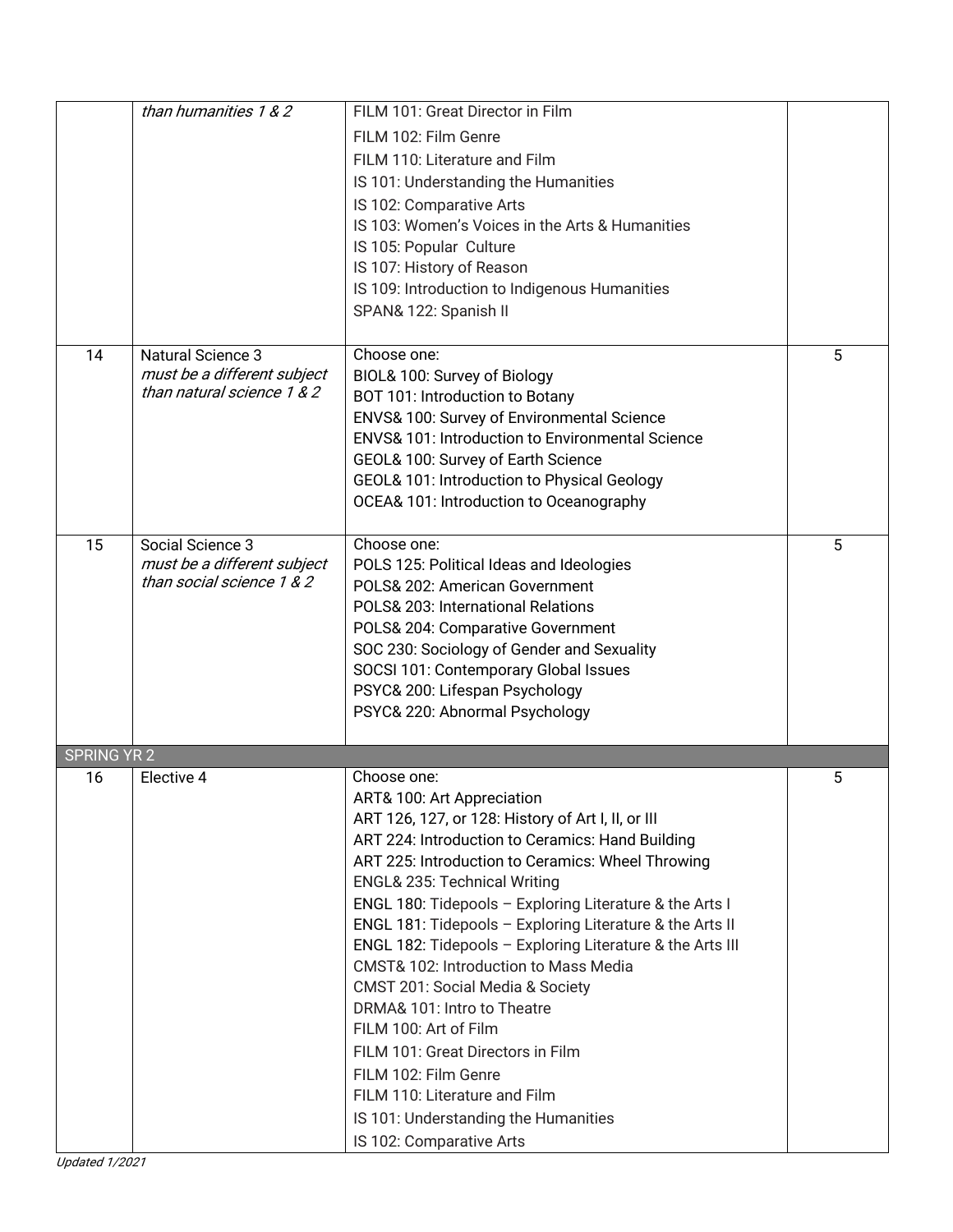|    |            | IS 103: Women's Voices Arts and Humanities                |   |
|----|------------|-----------------------------------------------------------|---|
|    |            | IS 105: Popular Culture                                   |   |
|    |            | IS 107: History of Reason                                 |   |
|    |            | IS 109: Introduction to Indigenous Humanities             |   |
|    |            | MEDIA 115: Introduction to Digital Video                  |   |
|    |            | MEDIA 175: Directing & Production                         |   |
|    |            | MEDIA 196: Intro to 3D Design                             |   |
|    |            | MEDIA 201: Digital Image Editing                          |   |
|    |            | MUSC& 105: Music Appreciation                             |   |
|    |            | MUSC 110: History of Rock N Roll                          |   |
|    |            | PHIL& 101: Introduction to Philosophy                     |   |
|    |            | PHIL& 115: Critical Thinking                              |   |
|    |            | PHIL 130: Ethics                                          |   |
|    |            |                                                           |   |
| 17 | Elective 5 | Choose one:                                               | 5 |
|    |            | <b>ENGL&amp; 226: British Literature I</b>                |   |
|    |            | <b>ENGL&amp; 227: British Literature II</b>               |   |
|    |            | ENGL 240: Children's Literature                           |   |
|    |            | <b>ENGL&amp; 244: American Literature I</b>               |   |
|    |            | ENGL& 245: American Literature II                         |   |
|    |            | <b>ENGL 250: Intercultural Literature</b>                 |   |
|    |            | ENGL& 254: World Literature I                             |   |
|    |            | ENGL& 255: World Literature II                            |   |
|    |            | SPAN& 123: Spanish III                                    |   |
|    |            |                                                           |   |
|    |            |                                                           |   |
| 18 | Elective 6 | Choose one:                                               | 5 |
|    |            | ART& 100: Art Appreciation                                |   |
|    |            | ART 126, 127, or 128: History of Art I, II, or III        |   |
|    |            | ART 224: Introduction to Ceramics: Hand Building          |   |
|    |            | ART 225: Introduction to Ceramics: Wheel Throwing         |   |
|    |            | <b>ENGL&amp; 235: Technical Writing</b>                   |   |
|    |            | ENGL 180: Tidepools - Exploring Literature & the Arts I   |   |
|    |            | ENGL 181: Tidepools - Exploring Literature & the Arts II  |   |
|    |            | ENGL 182: Tidepools - Exploring Literature & the Arts III |   |
|    |            | CMST& 102: Introduction to Mass Media                     |   |
|    |            | CMST 201: Social Media & Society                          |   |
|    |            | DRMA& 101: Intro to Theatre                               |   |
|    |            | FILM 100: Art of Film                                     |   |
|    |            | FILM 101: Great Directors in Film                         |   |
|    |            | FILM 102: Film Genre                                      |   |
|    |            | FILM 110: Literature and Film                             |   |
|    |            | IS 101: Understanding the Humanities                      |   |
|    |            | IS 102: Comparative Arts                                  |   |
|    |            | IS 103: Women's Voices Arts and Humanities                |   |
|    |            | IS 105: Popular Culture                                   |   |
|    |            | IS 107: History of Reason                                 |   |
|    |            | IS 109: Introduction to Indigenous Humanities             |   |
|    |            | MEDIA 115: Introduction to Digital Video                  |   |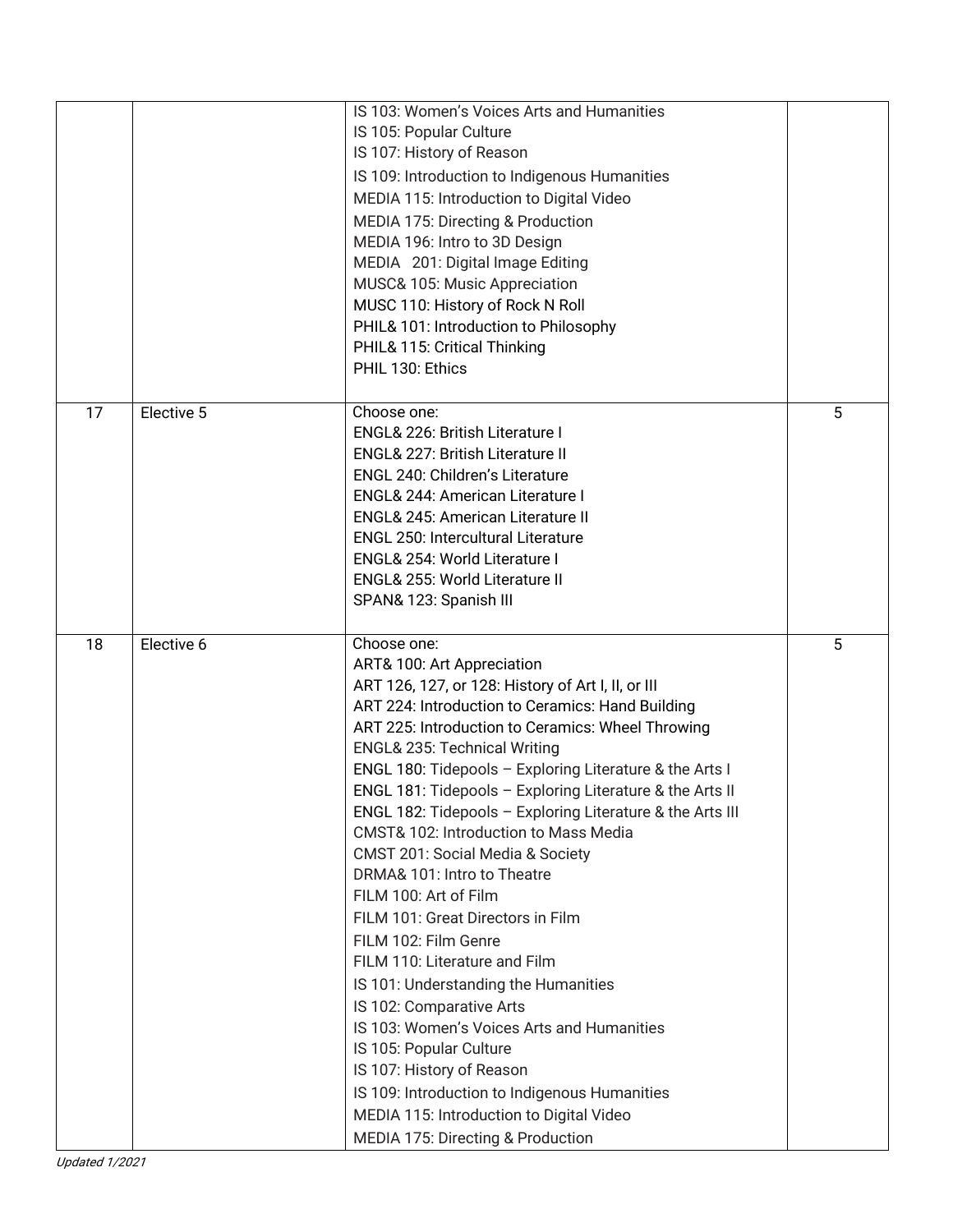|                            | MEDIA 196: Intro to 3D Design<br>MEDIA 201: Digital Image Editing<br>MUSC& 105: Music Appreciation<br>MUSC 110: History of Rock N Roll<br>PHIL& 101: Introduction to Philosophy<br>PHIL& 115: Critical Thinking<br>PHIL 130: Ethics |  |  |
|----------------------------|-------------------------------------------------------------------------------------------------------------------------------------------------------------------------------------------------------------------------------------|--|--|
| Total credits required: 90 |                                                                                                                                                                                                                                     |  |  |

# Arts & Communications

# Area of Study Outcomes

#### Communication Competencies

- Demonstrate an ability to analyze how multicultural audiences shape written, visual, oral, aural, and performative communication and its meaning.
- Generate effective written and oral communication for a variety of purposes and diverse audiences.
- Generate effective visual or performative communication.

#### Quantitative Reasoning

- Apply basic computational skills to practical applications.
- Apply systematic approaches and logic to solving quantitative problems.

#### Information Competencies

- Identify research goals and retrieve information.
- Synthesize, apply, and properly cite information to meet an identified purpose.
- Evaluate the credibility of information and information sources, and distinguish between fact and opinion.

### Critical Thinking

- Interpret and analyze meaning from written, visual, oral, aural, and performative works.
- Analyze and understand diverse individual and community perspectives and values.
- Understand and analyze social justice issues and movements.
- Generate creative works that demonstrate a process of critical reflection, analysis, experimentation, and original thought.

#### Personal and Interpersonal Competencies

- Consider ideas that conflict with individual value systems.
- Function under conditions of ambiguity and uncertainty.
- Work cooperatively and collaboratively with others.

### Career Pathways

By earning a degree or certificate in the area of Arts & Communications you'll be on your way to any of the following career opportunities listed below: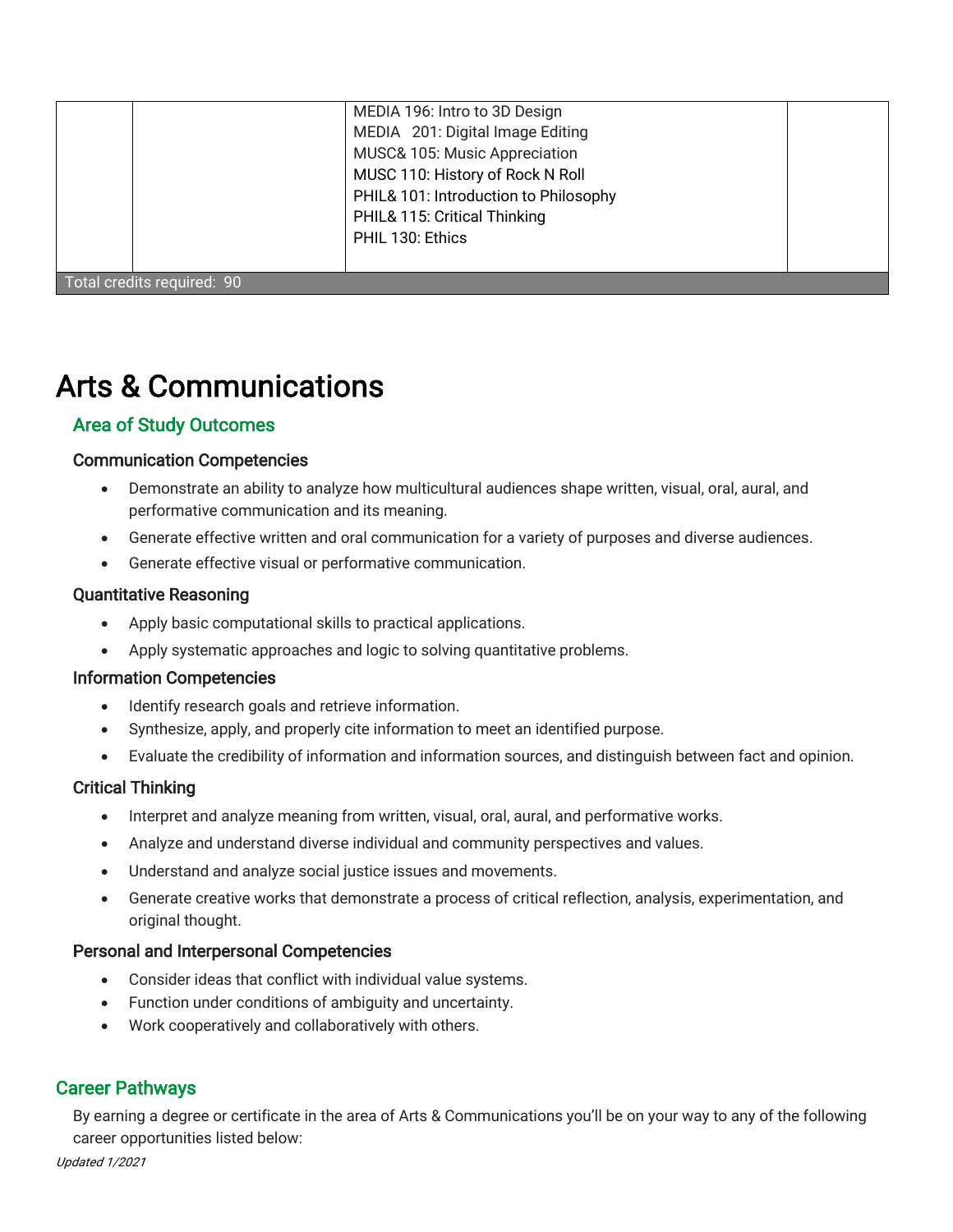- artist
- digital media strategist
- e-book designer and publisher
- editor
- educator, k-12 or secondary
- filmmaker
- graphic designer
- journalist
- lawyer
- musician
- philosopher
- photographer
- videographer
- web designer
- writer/author

## Program Notes

Please note that many universities require a foreign language and intermediate algebra (Math 98 at PC) as admissions criteria. Select from three subject areas to fulfill Social Science, Natural Science and Humanities Distribution requirements. Please refer to the AA degree guide for additional information.

# A Passion for a Unique Educational Opportunity

Our Honors program is for highly motivated students who seek to be engaged in an intensive learning process where they make connections among ideas while developing critical thinking skills as they pursue an Associate of Arts or Associate of Science degree. Students discover their intellectual interests, and the gateway to a culminating capstone experience. This distinct Honors Program leads to sustained academic success after transfer, and lifelong success after college. Contact Barbara Blackie, Honors Program Coordinator, at bblackie@pencol.edu for more information.

# Math Information

If you are not ready for college level Math, please contact your advisor about adjusting your course sequence as needed. See below for Math sequence for this pathway (Note: Math 146 -Honors or Math 141 are the math course options for this pathway):